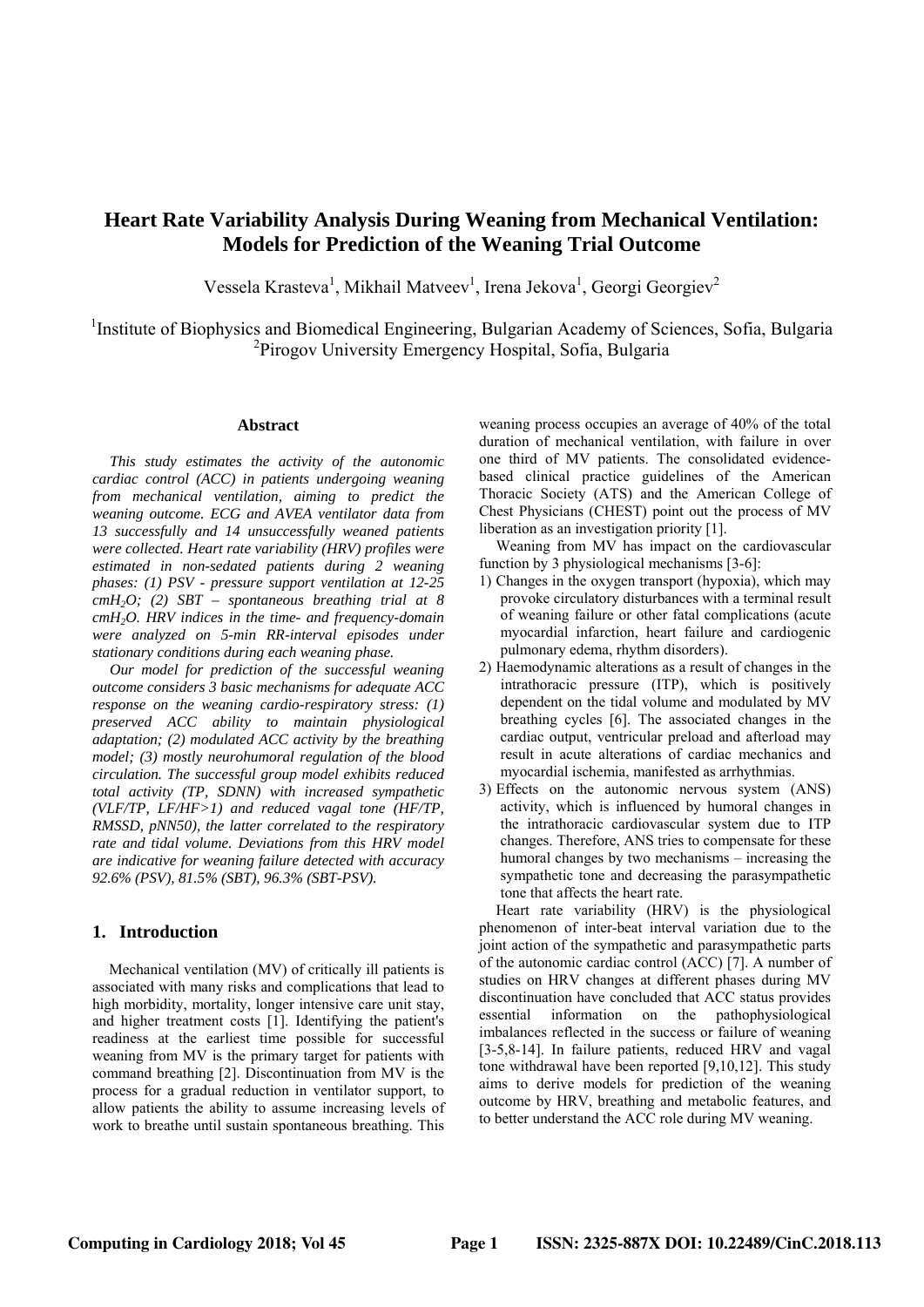# **2. Materials and methods**

## **2.1. Study population**

Data from 27 patients undergoing weaning from MV  $(63\%$  men, age  $58\pm17$  years, Simplified Acute Physiology Score SAPS  $II = 28.9 \pm 8.2$ ) were collected with AVEA ventilator system in the intensive care unit of the Pirogov University Emergency Hospital, Sofia. According to inclusion criteria, the enrolled patients did not have cardiac arrhythmias, neurological diseases, did not take pre-medication with cardiovascular drugs, and received CMV for at least 72 hours prior the study. The decision to start weaning and weaning outcome has been made by the primary care physician following a weaning protocol approved by the local Ethics Committee, in concord to general weaning and extubation criteria [15].

The study considered two weaning phases in nonsedated patients:

1) Pressure support ventilation (PSV): titration of the inspiratory pressure support level from 25 down to  $12 \text{ cm}$ H<sub>2</sub>O during about 30 min. All patients have successfully passed this phase.

2) Spontaneous breathing trial (SBT): PSV at  $8 \text{ cm}H_2O$ . SBT was terminated if the patient exhibited signs of poor tolerance.

The weaning outcome was estimated by the ability of the patient to maintain the SBT challenge for at least 2 hours, being successful (S=13 patients) and failed (F=14 patients).

# **2.2. HRV analysis**

ECG signal (lead I, 500Hz) was continuously recorded. Time series of normal-to-normal RR-intervals (NN), deduced from adjacent normal sinus beats in stable artifact-free 5-min episodes under stationary conditions were extracted after the beginning of PSV and SBT. Standardized HRV indices [7] were calculated (Table 1):

- TIME-HRV from the time-domain NN-tachogram, dNN-tachogram (NN-intervals first differences) and NNhistogram (using standard discrete scale resolution of the bin equal to 7.8ms=1/128Hz).

- FREQ-HRV. Fourier Transform of NN interval time series resampled at 4Hz was applied to derive the power spectrum density components of HRV.

|  |  |  |  | Table 1. Mean±standard deviation of time-frequency domain HRV, ventilatory and hemodynamic indices for failure         |  |  |
|--|--|--|--|------------------------------------------------------------------------------------------------------------------------|--|--|
|  |  |  |  | (F=14 patients) and successful group (S=13 patients) during PSV and SBT. *: p<0.05 comparing F vs. S groups by T-test. |  |  |

|                               | <b>Measurements</b>                                                |                 | <b>PSV</b>      | <b>SBT</b>      |                | <b>SBT-PSV</b>  |                 |
|-------------------------------|--------------------------------------------------------------------|-----------------|-----------------|-----------------|----------------|-----------------|-----------------|
|                               |                                                                    |                 | <b>Failure</b>  | <b>Success</b>  | <b>Failure</b> | <b>Success</b>  | <b>Failure</b>  |
| <b>TIME-HRV</b>               | $HR (bpm) = 60/mean of NN-intervals$                               | $100 \pm 19$    | $94\pm 23$      | $101 \pm 19$    | $95 \pm 22$    | $0.7 \pm 7.5$   | $1.7 \pm 3.3$   |
|                               | <b>SDNN</b> (ms): std. deviation of NN-intervals                   | $18 + 12$       | $19 + 27$       | $17+15$         | $20 \pm 23$    | $0.8 + 8.3$     | $1.2 \pm 6.3$   |
|                               | <b>MDNN</b> (ms): mean deviation of NN-intervals                   | $14\pm10$       | $14\pm 22$      | $13 + 12$       | 15±19          | $0.2 \pm 7$     | $0.5 + 5$       |
|                               | <b>SDNNd</b> (ms): std. deviation of dNN                           | $8 + 10$        | $12\pm 15$      | $9 \pm 14$      | $13 \pm 16$    | $2.4 \pm 5.1$   | $1.2 \pm 3.6$   |
|                               | <b>MDNNd</b> (ms): mean deviation of dNN                           | $4\pm 6$        | $8 + 12$        | $6\pm10$        | $8 + 12$       | $1.9 + 4.7$     | $0.4 \pm 2.9$   |
|                               | $pNN50$ (%): proportion of dNN>50ms                                | $1.0 \pm 3.2$   | $5.4 \pm 14.5$  | $2.1 \pm 6.6$   | $5.5 \pm 15.8$ | $1.1 \pm 3.5$   | $0.1 + 3.5$     |
|                               | <b>RMSSD</b> (ms): root-mean square of dNN                         | $10\pm11$       | $17\pm 23$      | $12 \pm 16$     | $19 + 25$      | $3.4 \pm 6.5$   | $1.9 \pm 5.3$   |
|                               | TRI: triangular index of NN-histogram                              | $4.6 \pm 2.9$   | $4.4\pm4.9$     | $3.7 \pm 2.3$   | $4.4 \pm 4.3$  | $-0.5 \pm 0.8$  | $0.1 \pm 1.2$   |
| FREQ-HRV                      | <b>TP</b> (ms <sup>2</sup> ): total power $(0.015-0.4 \text{ Hz})$ | 154±263         | $527 \pm 1593$  | $207 \pm 369$   | $546 \pm 1786$ | $112 \pm 275$   | $19 \pm 248$    |
|                               | <b>VLF/TP</b> $(\%)$ : very low freq. $(0.015-0.04 \text{ Hz})$    | $53 + 17*$      | $31 \pm 19*$    | $47 + 23$       | $37 + 25$      | $-5 \pm 13*$    | $6.8 \pm 15*$   |
|                               | <b>LF/TP</b> $(\%)$ : low freq. band $(0.04-0.15 \text{ Hz})$      | $27 + 7$        | $28 \pm 14$     | $27 \pm 13$     | $26 \pm 13$    | $-1.9 \pm 11$   | $-2.6 \pm 11$   |
|                               | <b>HF/TP</b> $(\%)$ : high freq. band $(0.15-0.4 \text{ Hz})$      | $20 \pm 15*$    | $41 \pm 26*$    | $26 \pm 23$     | $37+29$        | $6.9 \pm 14$    | $-4.2 \pm 20$   |
|                               | <b>LF/HF</b> ratio                                                 | $3.3 \pm 2.6^*$ | $1.4 \pm 1.5*$  | $3.6 \pm 4.2$   | $1.9 \pm 2.1$  | $-0.04 \pm 1.7$ | $0.4 \pm 1.6$   |
| <b>AVEA Ventilator (VENT)</b> | SYS (mmHg): systolic blood pressure                                | $126 \pm 20$    | $138 \pm 27$    | $133 \pm 24$    | $147 \pm 36$   | $8 + 19$        | $8.4 \pm 17$    |
|                               | <b>DIA</b> (mmHg): diastolic blood pressure                        | $67 \pm 10$     | $76 \pm 17$     | $74 \pm 11$     | $79 + 24$      | $5\pm9$         | $3.5 \pm 9.4$   |
|                               | $SpO2$ (%): oxygen saturation                                      | $97.1 \pm 1.8$  | $95.9 \pm 3.0$  | $95.9 \pm 2.6$  | $93.7 \pm 3.4$ | $-1.1\pm2.9$    | $-2.1 \pm 2.5$  |
|                               | $f$ (br/min): breathing frequency                                  | $18\pm 6$       | $23 \pm 8$      | $27 + 6*$       | $34 + 7*$      | $9\pm4$         | $11\pm8$        |
|                               | Vt (mL): tidal volume                                              | $542 \pm 120*$  | $423 \pm 130^*$ | $379 \pm 92*$   | 288±91*        | $-169 \pm 101$  | $-136 \pm 113$  |
|                               | $MV$ (L/min): minute volume                                        | $8.7 \pm 2.5$   | $8.5 \pm 2.2$   | $9.7 \pm 2.8$   | $10.0 \pm 2.5$ | $0.4 \pm 1.1$   | $1.4 \pm 2.4$   |
|                               | <b>RSBI</b> =f/Vt: rapid shallow breathing index                   | $37 + 24*$      | $63 \pm 32*$    | $76 + 26*$      | $133 \pm 56*$  | $40 + 21*$      | $70 + 44*$      |
|                               | <b>PETCO2</b> (mmHg): end-tidal carbon dioxide                     | $35 \pm 8$      | $34\pm8$        | $32 \pm 6$      | $33 \pm 7$     | $-1.7 \pm 3.2$  | $-0.6 \pm 3.0$  |
|                               | VO2 (mL): oxygen consumption                                       | $275 \pm 68$    | $294 \pm 94$    | $311 \pm 65$    | $390 \pm 124$  | $36 \pm 48$     | $96 \pm 95$     |
|                               | VCO2 (mL): carbon dioxide elimination                              | $213 \pm 56$    | $231 \pm 74$    | $231 \pm 44$    | $250\pm83$     | $17\pm35$       | $19\pm33$       |
|                               | RQ: respiratory quotient                                           | $0.75 \pm 0.09$ | $0.72 \pm 0.12$ | $0.74 \pm 0.11$ | $0.67 \pm 0.1$ | $-0.01 \pm 0.1$ | $-0.05 \pm 0.1$ |
|                               | <b>EE</b> (kCal): energy expenditure                               | $1907 \pm 559$  | 1949±520        | $2064 \pm 513$  | $2316 \pm 673$ | $177\pm270$     | $367 \pm 633$   |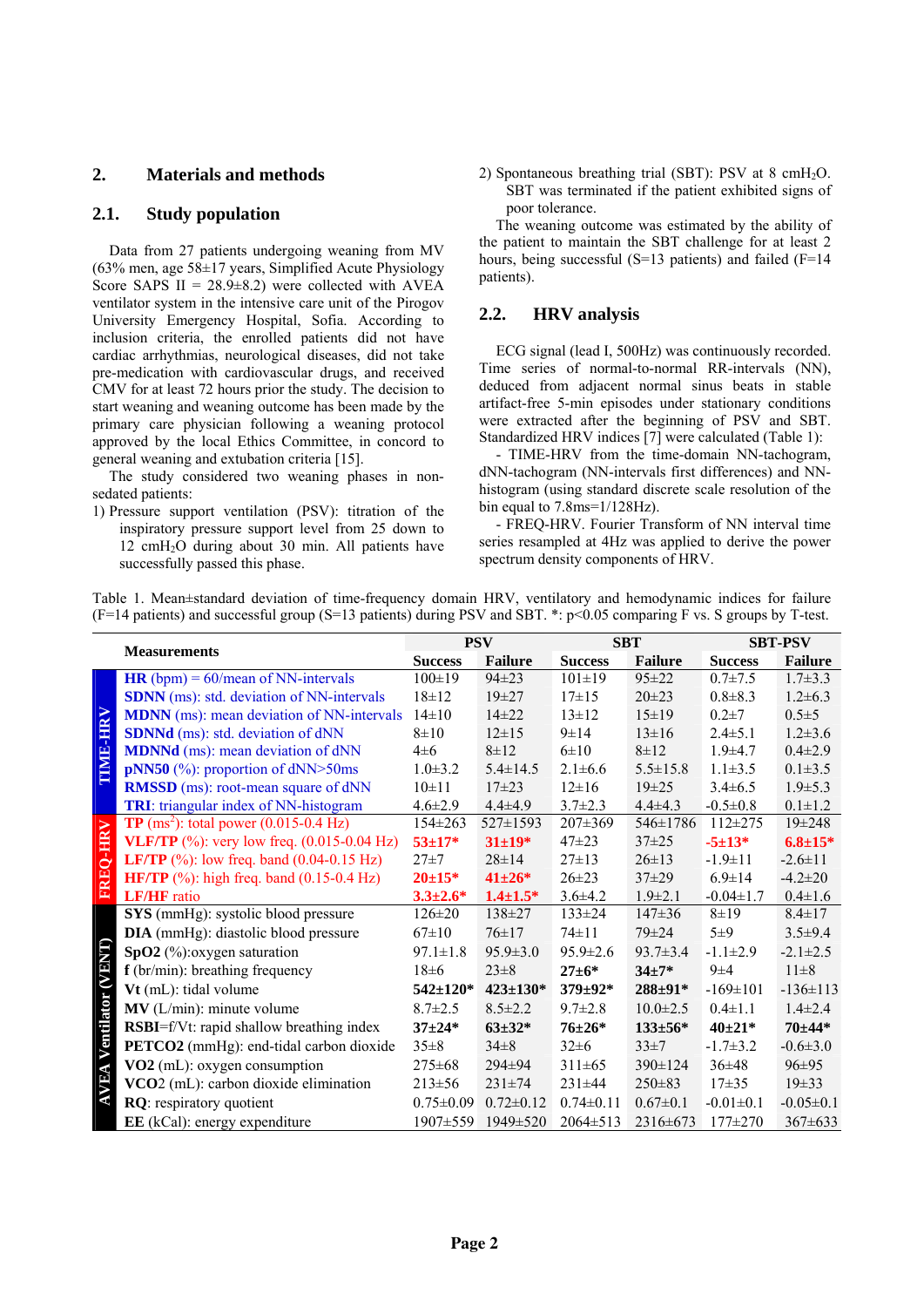#### $2.3.$ **Weaning outcome prediction model**

Both HRV indices and AVEA ventilator measurements (Table 1) were processed in Matlab (MathWorks, Inc.) by forward stepwise linear discriminant analysis (SDA) to derive models for prediction of the weaning outcome. Models using different input vectors were trained, aiming to select the most powerful and non-redundant predictors, measurable during PSV, SBT, and the difference (SBT-PSV). The feature selection process was iterative, so that at each step, SDA was forced to include the predictor, which led to maximal classification accuracy:

$$
Acuracy = \frac{TP + TN}{TP + FN + TN + FP}
$$

where TP, FN are true positives and false negatives for detection of the weaning failure group  $(F=14 \text{ patients})$ ; TN, FP are true negatives and false positives for detection of the weaning success group  $(S=13$  patients).

Leave-one-out cross-validation was applied to derive the maximal classification accuracy achieved by SDA. Moreover, to ovoid overtraining on the small size database, SDA was limited to include up to 7 features or the training stopped while reaching a plateau in the accuracy step-up trend for  $>2$  steps.

#### 3. **Results and discussion**

The mean value dispersion (Table 1) of linked FREQ-HRV and TIME-HRV features provide reliable evidence for the cardiac autonomic balance (CAB) interpretation:

- Vagal activity is 1.6 to 5-fold higher in Failure *patients*, confirmed by the comparison (F vs. S) of:
	- HF/TP: 41% vs. 20% (PSV), 37 vs. 26% (SBT)
	- *pNN50*:5.4% vs. 1% (PSV), 5.5% vs. 2.1% (SBT) *RMSSD*: 17 vs. 10 ms (PSV), 19 vs. 12 ms (SBT).
	-
- Sympathetic activity is 1.3 to 2.4-fold higher in Succ*essful patients*, confirmed by comparison (S vs. F) of: VLF/TP: 53% vs. 31% (PSV), 47% vs. 37% (SBT)
	- LF/HF ratio: 3.3 vs. 1.4 (PSV), 3.6 vs. 1.9 (SBT)
	- LF/TP is indifferent to the weaning outcome (26-28%), representing mixed sympathetic and vagal activity. LF is not appropriate as a marker of the sympathetic tone, as widely interpreted [8-10,13].
- Sympathovagal balance during PSV to SBT transition shows different ACC reaction:
	- Failure patients become more stressed (VLF increases by 6.8%, HF decreases by 4.2%).
	- Successful patients become more relaxed (VLF decreases by  $5\%$ , HF increases by  $6.9\%$ ).





Figure 1. Top-ranked features (HRV, breathing, metabolic) in PSV, SBT, SBT-PSV for prediction of the weaning outcome.

Figure 2. Performance of 6 SDA models for prediction of the weaning outcome, showing the iteratively selected features (only HRV – left graph, all features – right graph) in PSV, SBT, SBT-PSV that lead to maximization of accuracy.